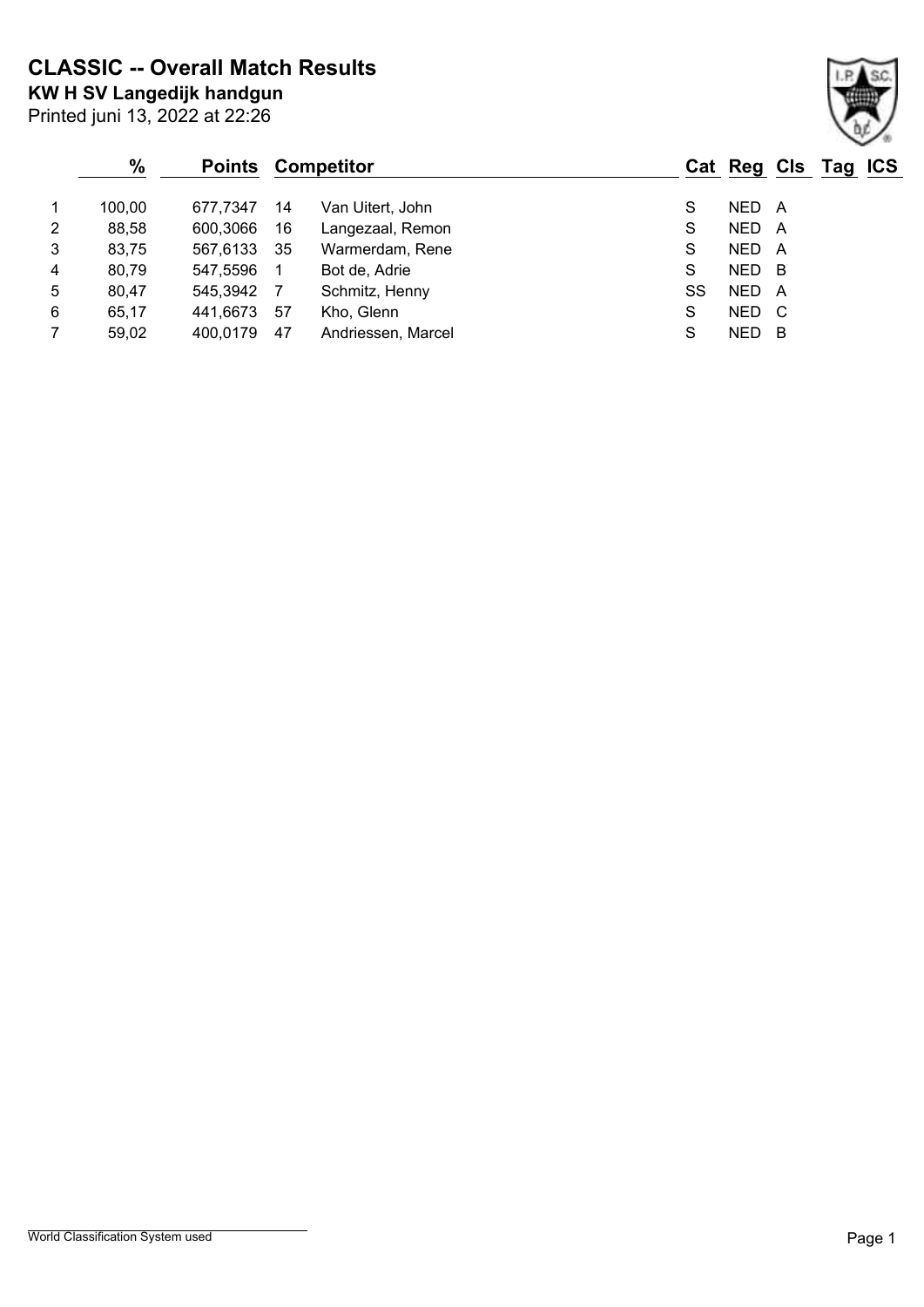Printed juni 13, 2022 at 22:26 **KW H SV Langedijk handgun OPEN -- Overall Match Results**

|                         | $\%$   | <b>Points</b> |                  | <b>Competitor</b>     |             | Cat Reg Cls Tag |                | <b>ICS</b> |
|-------------------------|--------|---------------|------------------|-----------------------|-------------|-----------------|----------------|------------|
| 1                       | 100,00 | 684,9741      | 93               | Dylan, Keppel         |             | <b>NED</b>      | - A            |            |
| $\overline{\mathbf{c}}$ | 89,65  | 614,0707      | 11               | Faro, Rien            | SS          | <b>NED</b>      | $\overline{A}$ |            |
| 3                       | 89,18  | 610,8606      | 50               | Van der Wel, Richard  |             | <b>NED</b>      | $\overline{A}$ |            |
| 4                       | 85,00  | 582,2443      | 27               | Meeusen, Patrick      | S           | <b>NED</b>      | $\overline{A}$ |            |
| 5                       | 82,42  | 564,5217      | 70               | Immink, Jasper        |             | <b>NED</b>      |                |            |
| $\,6$                   | 78,17  | 535,4293      | $\bf 8$          | Heinze, Rein          | $\mathbf S$ | <b>NED</b>      | $\overline{A}$ |            |
| $\overline{7}$          | 77,73  | 532,4354      | 72               | Kombrink, Morné       |             | <b>NED</b>      | B              |            |
| 8                       | 75,69  | 518,4858      | 38               | Poolman, Ronald       | S           | <b>NED</b>      | $\overline{A}$ |            |
| 9                       | 75,48  | 516,9949      | 80               | Woudstra, Marc        |             | <b>NED</b>      |                |            |
| 10                      | 75,27  | 515,5527      | 30               | Houthuijzen, Bart     |             | <b>NED</b>      | B              |            |
| 11                      | 72,68  | 497,8221      | 75               | Ho, Chi Hong          | S           | <b>NED</b>      |                |            |
| 12                      | 71,16  | 487,4231      | 40               | Prins, Sasja          |             | <b>NED</b>      |                |            |
| 13                      | 69,30  | 474,7085      | 36               | Klomp, Jerry          |             | <b>NED</b>      |                |            |
| 14                      | 66,04  | 452,3344      | 51               | Bruggeman, Vincent    |             | <b>NED</b>      |                |            |
| 15                      | 65,37  | 447,7712      | $\boldsymbol{9}$ | Wit, Jan              | $\mathbb S$ | <b>NED</b>      | $\mathsf{C}$   |            |
| 16                      | 64,49  | 441,7382      | 101              | Van der Slot, Leo     | S           | <b>NED</b>      | B              |            |
| 17                      | 64,37  | 440,9044      | 20               | Lambregts, Johan      | S           | <b>NED</b>      |                |            |
| 18                      | 61,57  | 421,7629      | 96               | Van der Wielen, Klaas | SS          | <b>NED</b>      | $\overline{B}$ |            |
| 19                      | 58,92  | 403,5943      | 22               | Sasabone, John        | SS          | <b>NED</b>      |                |            |
| 20                      | 58,86  | 403,1807      | 29               | Bruijn, Pim de        | SS          | <b>NED</b>      |                |            |
| 21                      | 58,64  | 401,6544      | 3                | Gansner, Hans         | SS          | <b>NED</b>      | $\overline{B}$ |            |
| 22                      | 57,64  | 394,8454      | 78               | Van den Berg, Peter   |             | <b>NED</b>      |                |            |
| 23                      | 57,59  | 394,4969      | 28               | De Rooij, Donny       | S           | <b>NED</b>      |                |            |
| 24                      | 54,38  | 372,4826      | 63               | Michels, Dirk         | SS          | <b>NED</b>      |                |            |
| 25                      | 52,03  | 356,4073      | 76               | Bakker, John          | S           | <b>NED</b>      |                |            |
| 26                      | 46,70  | 319,9092      | 81               | Bruggeman, Frits      | SS          | <b>NED</b>      |                |            |
| 27                      | 46,63  | 319,3982      | 19               | Esch, Van, Mari       | S           | <b>NED</b>      | B              |            |
| 28                      | 45,77  | 313,4956      | 18               | Bhagwandien, Ardjun   |             | <b>NED</b>      |                |            |
| 29                      | 42,65  | 292,1080      | 33               | Pranger, Piet         | S           | <b>NED</b>      |                |            |
| 30                      | 41,83  | 286,5506      | 21               | Mange, Fred           | SS          | <b>NED</b>      | $\mathsf{C}$   |            |

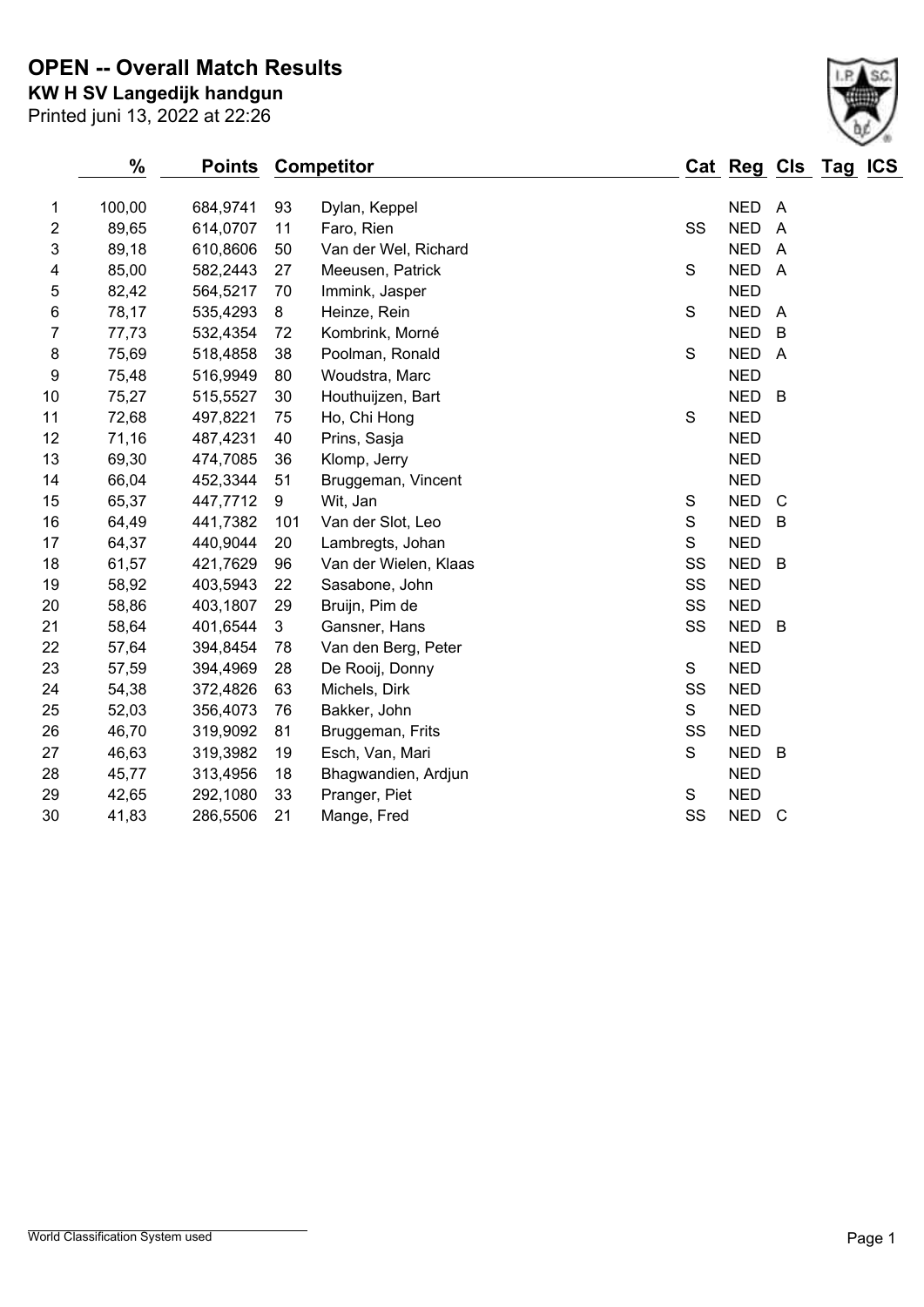**PRODUCTION -- Overall Match Results**

Printed juni 13, 2022 at 22:26 **KW H SV Langedijk handgun**

| ℅      | <b>Points</b> |    |                            |                   |            |                |   | <b>ICS</b>      |
|--------|---------------|----|----------------------------|-------------------|------------|----------------|---|-----------------|
| 100,00 | 636,2108      | 23 | Nijman, Bart               |                   | <b>NED</b> | $\overline{A}$ |   |                 |
| 99,54  | 633,3092      | 39 | Meulmeester, Ewout         |                   | <b>NED</b> | $\overline{A}$ |   |                 |
| 97,93  | 623,0267      | 2  | Roopram, Kris              | S                 | <b>NED</b> | $\overline{A}$ |   |                 |
| 94,43  | 600,7708      | 41 | Truideman, Marciano        |                   | <b>NED</b> | $\overline{A}$ |   |                 |
| 92,71  | 589,8287      | 94 | Wauben, Cheyenne           | L                 | <b>NED</b> | B              |   |                 |
| 90,49  | 575,7137      | 56 | Vervelde, Jochem           |                   | <b>NED</b> | A              |   |                 |
| 88,40  | 562,4137      | 17 | Freesen, Patrick           |                   | <b>NED</b> |                |   |                 |
| 87,07  | 553,9433      | 66 | Roodveldt, Marc            |                   | <b>NED</b> |                |   |                 |
| 86,77  | 552,0279      | 79 | Smit, Andrew               |                   | <b>NED</b> |                |   |                 |
| 83,50  | 531,2351      | 32 | Diepeveen, Robin           |                   | <b>NED</b> | A              |   |                 |
| 81,57  | 518,9780      | 5  | Beijer, Patrick            | S                 | <b>NED</b> |                |   |                 |
| 80,36  | 511,2340      | 62 | Garcia Clarijs, Sebastiaan |                   | <b>NED</b> |                |   |                 |
| 74,24  | 472,2964      | 88 | Schulenburg, Mathijs       |                   | <b>NED</b> |                |   |                 |
| 69,69  | 443,3995      | 97 | De Ruiter, Michiel         | S                 | <b>NED</b> | B              |   |                 |
| 67,47  | 429,2344      | 82 | Stapel, C.S.               |                   | <b>NED</b> |                |   |                 |
| 64,86  | 412,6456      | 48 | Dumay, Patrick             | S                 | <b>NED</b> |                |   |                 |
| 58,14  | 369,8752      | 58 | Van Geest, Koos            | SS                | <b>NED</b> | B              |   |                 |
| 53,78  | 342,1692      | 12 | Vermeulen, Hanneke         | L                 | <b>NED</b> |                |   |                 |
| 47,49  | 302,1147      | 92 | Mutsaers, Marc             |                   | <b>NED</b> |                |   |                 |
| 43,43  | 276,3162      | 95 | Dubbeld, Bas               |                   | <b>NL</b>  |                |   |                 |
| 0,00   | 0,0000        | 85 | Guray, Irfan               |                   | <b>NED</b> |                |   |                 |
|        |               |    |                            | <b>Competitor</b> |            |                | A | Cat Reg Cls Tag |

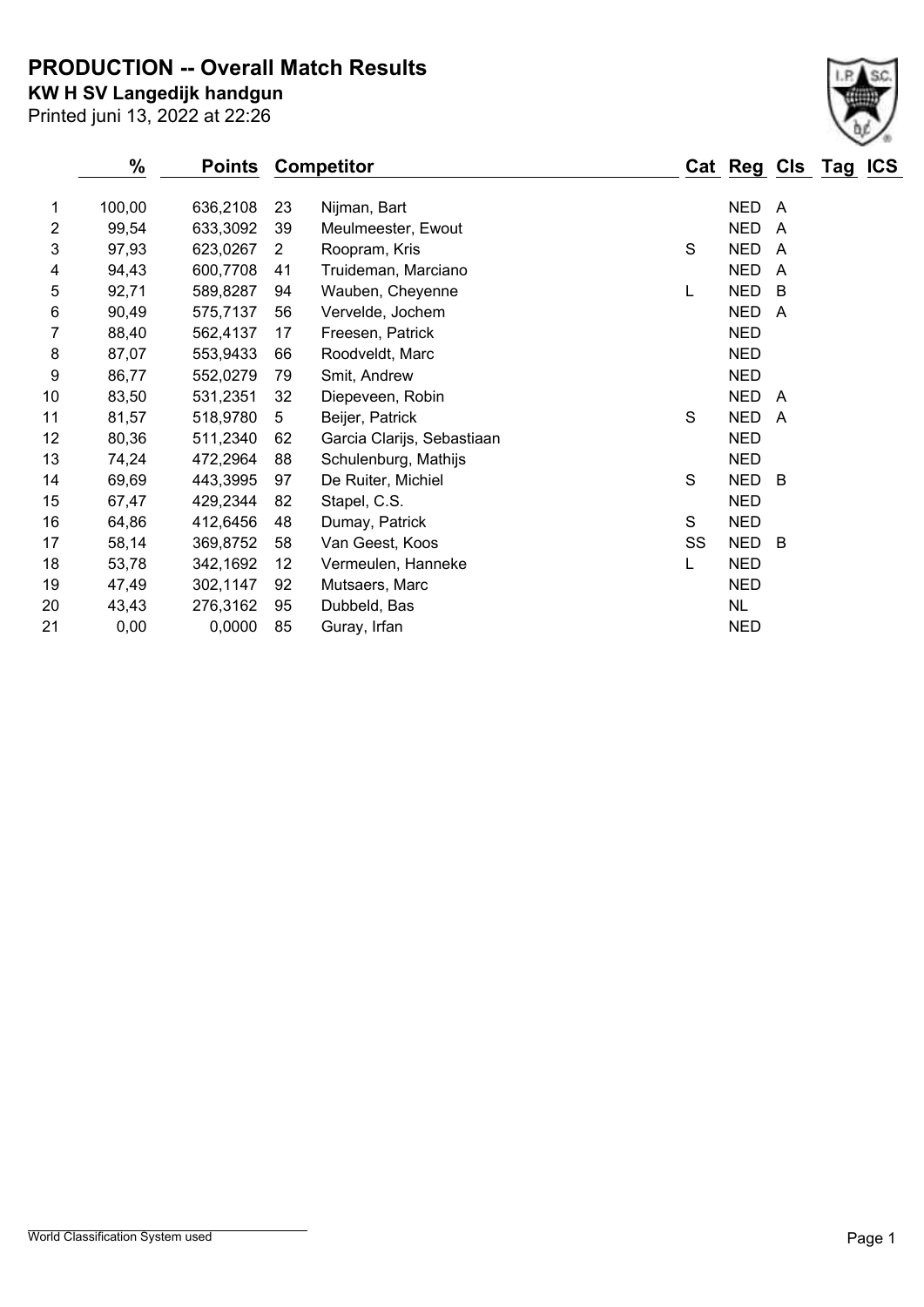# **PRODUCTION OPTICS -- Overall Match Results**

**KW H SV Langedijk handgun**

Printed juni 13, 2022 at 22:26

## **% Points Competitor Cat Reg Cls Tag ICS** 1 100,00 675,0175 65 Souhuwat, Marcel 1 100,00 NED A 2 89,72 605,6400 84 Krol, Matthijs 1988 1999 1999 NED 3 86,79 585,8758 31 Wauben, Sjef Show States States States A 4 86,53 584,1104 10 Barentsen, Sasja NED A 5 84,68 571,6246 46 Van Geest, Jeff NED A 6 83,36 562,6685 60 Thijssen, Jan-Wouter NED A 7 78,82 532,0494 89 Verhoog, Justin NED 8 75,79 511,5859 59 Wevers, Ruwald SS NED B 9 72,78 491,2693 77 Mariani, Massimo S NED 10 71,58 483,1969 24 Landeweer, David SS NED A

11 71,31 481,3486 69 Fromberg, Willem S NED B 12 63,28 427,1463 55 Matheijssen, Niels SS NED

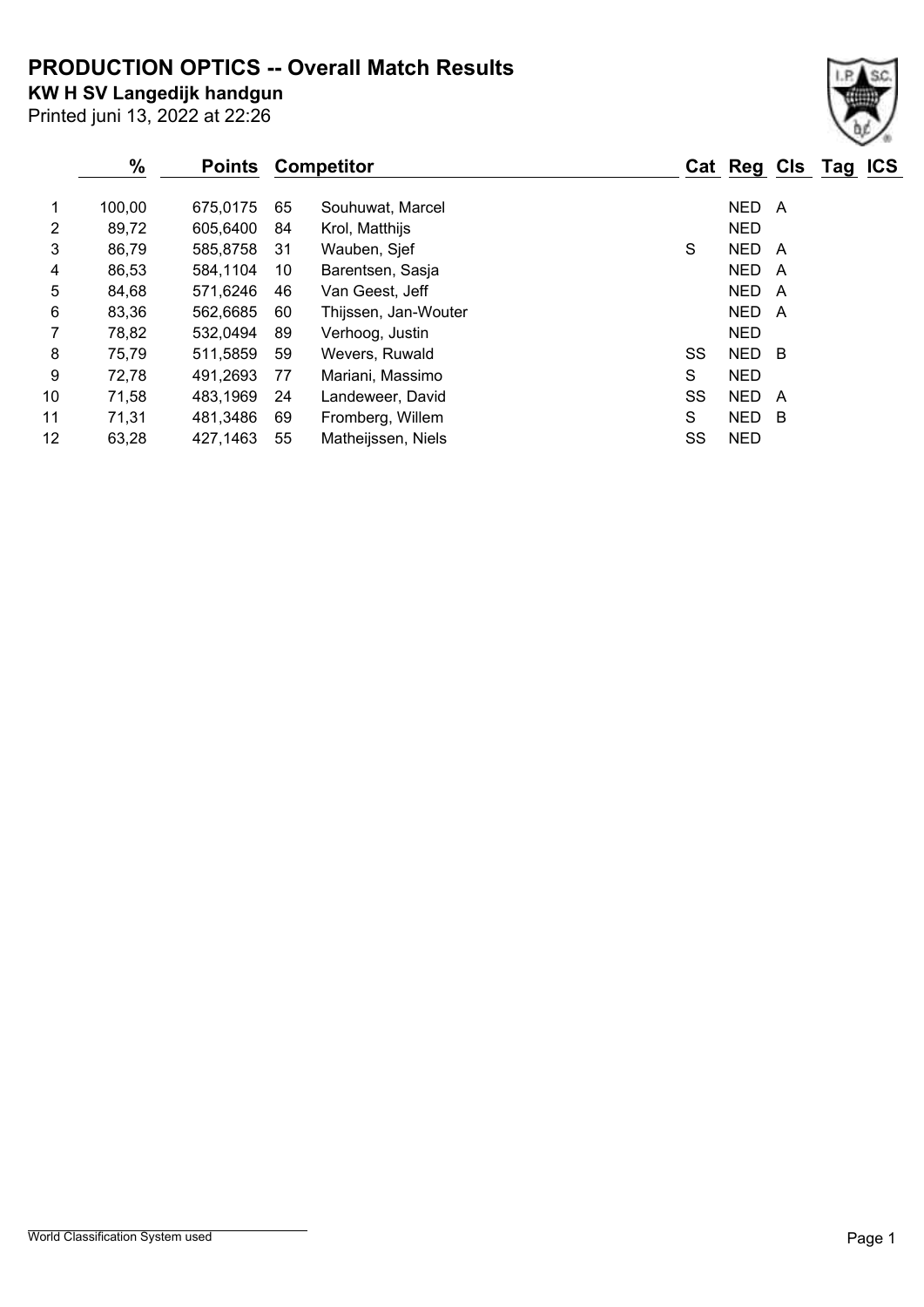**KW H SV Langedijk handgun REVOLVER -- Overall Match Results**

Printed juni 13, 2022 at 22:26

## **% Points Competitor Cat Reg Cls Tag ICS** 1 100,00 621,0792 26 Slim, Marcel S NED 2 98,77 613,4338 6 Wijnands, Gerard NED 3 96,26 597,8501 100 Cornelisen, Eric NED A 4 18,19 112,9444 4 Guichelaar, Kees S NED A

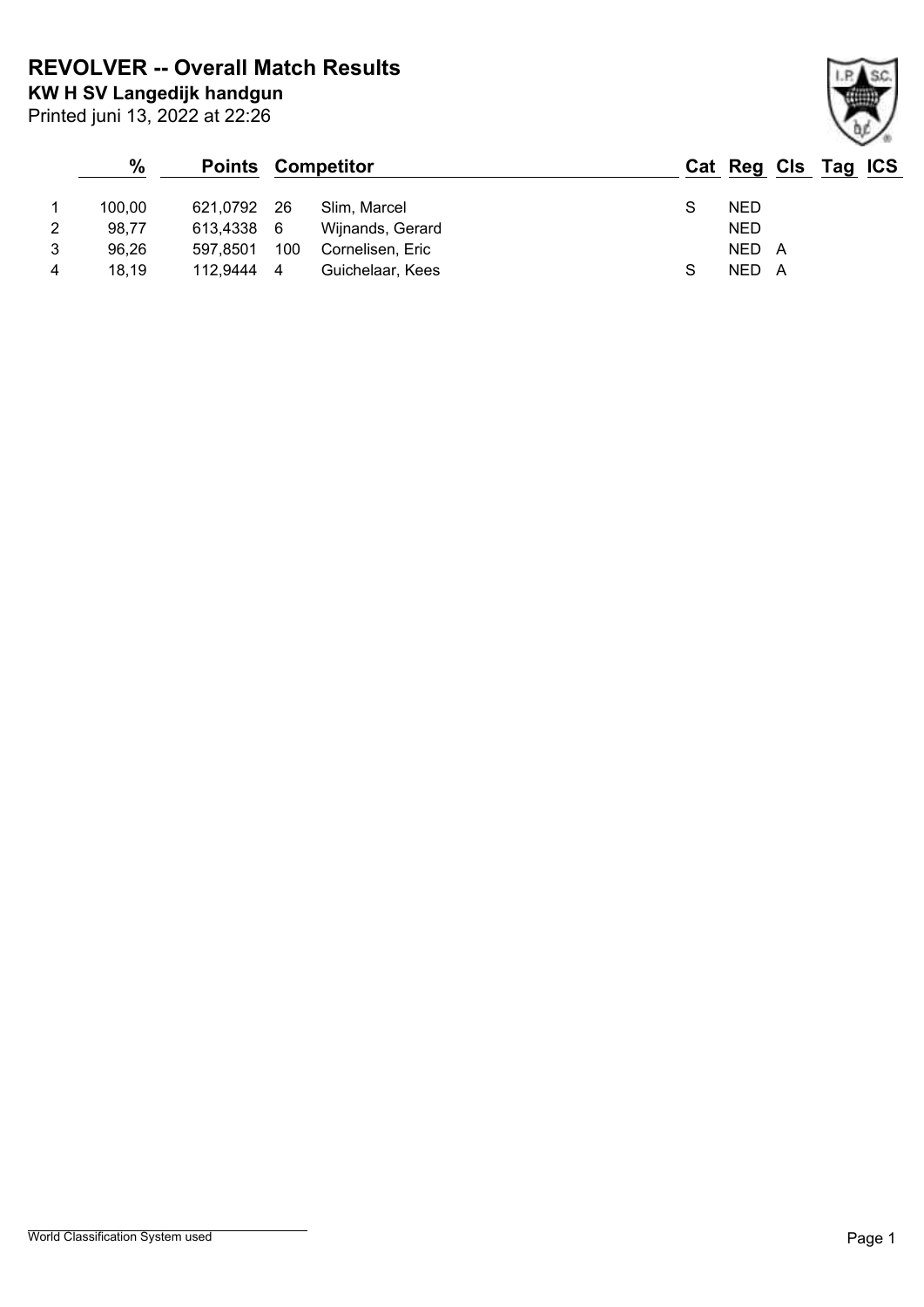**STANDARD -- Overall Match Results**

Printed juni 13, 2022 at 22:26 **KW H SV Langedijk handgun**

|                | $\frac{0}{0}$ | <b>Points</b> |    | <b>Competitor</b>        |    | Cat Reg Cls Tag ICS |              |  |
|----------------|---------------|---------------|----|--------------------------|----|---------------------|--------------|--|
| 1              | 100,00        | 653,7253      | 74 | Veenman, Tim             |    | <b>NED</b>          |              |  |
| $\overline{2}$ | 95,38         | 623,5528      | 44 | Van Leeuwen, Joost       |    | <b>NED</b>          | A            |  |
| 3              | 94,64         | 618,6736      | 68 | Blieck De, Blieck, Dylan |    | <b>NED</b>          |              |  |
| 4              | 93,58         | 611,7560      | 64 | Spierenburg, Thomas      | S  | <b>NED</b>          | B            |  |
| 5              | 89,28         | 583,6137      | 54 | Van de Ven, Noop         |    | <b>NED</b>          | A            |  |
| 6              | 88,88         | 581,0323      | 71 | De Jong, Jelmer          |    | <b>NED</b>          |              |  |
| 7              | 86,66         | 566,4991      | 49 | Fennema, Patrick         |    | <b>NED</b>          |              |  |
| 8              | 86,08         | 562,6981      | 25 | Burgers, Frank           | S  | <b>NED</b>          | B            |  |
| 9              | 83,64         | 546,7951      | 34 | Noord, van, Ruud         | S  | <b>NED</b>          |              |  |
| 10             | 81,40         | 532,1501      | 61 | Keijzer, Rudolf          | S  | <b>NED</b>          | - B          |  |
| 11             | 81,28         | 531,3598      | 43 | Freeke, Jurgen           |    | <b>NED</b>          |              |  |
| 12             | 80,05         | 523,3295      | 13 | Arnold, Chrit            | S  | <b>NED</b>          |              |  |
| 13             | 79,05         | 516,7612      | 87 | Roselaar, Maurits        |    | <b>NED</b>          |              |  |
| 14             | 74,09         | 484,3406      | 73 | Hake, Alex               |    | <b>NED</b>          |              |  |
| 15             | 73,57         | 480,9461      | 45 | Kolman, Dennis           |    | <b>NED</b>          |              |  |
| 16             | 68,88         | 450,2736      | 90 | Veerman, Tim             |    | <b>NED</b>          |              |  |
| 17             | 68,62         | 448,5763      | 98 | Somberg, Philip          |    | <b>NED</b>          |              |  |
| 18             | 68,58         | 448,3040      | 53 | Molenaar, Ruud           | S  | <b>NED</b>          | - C          |  |
| 19             | 61,99         | 405,2482      | 91 | Schreurs, Guido          |    | <b>NED</b>          |              |  |
| 20             | 61,33         | 400,9194      | 37 | Stienstra, Dirk          | S  | <b>NED</b>          |              |  |
| 21             | 61,05         | 399,1218      | 15 | Roeland, Piet            | SS | <b>NED</b>          | <sub>C</sub> |  |
| 22             | 60,76         | 397,1965      | 83 | Gelijk, Tineke           | L  | <b>NED</b>          |              |  |
| 23             | 52,72         | 344,6445      | 86 | Leering, Marcel          | S  | <b>NED</b>          |              |  |
| 24             | 0,00          | 0,0000        | 42 | Koek, Johan              |    | NED A               |              |  |
|                |               |               |    |                          |    |                     |              |  |